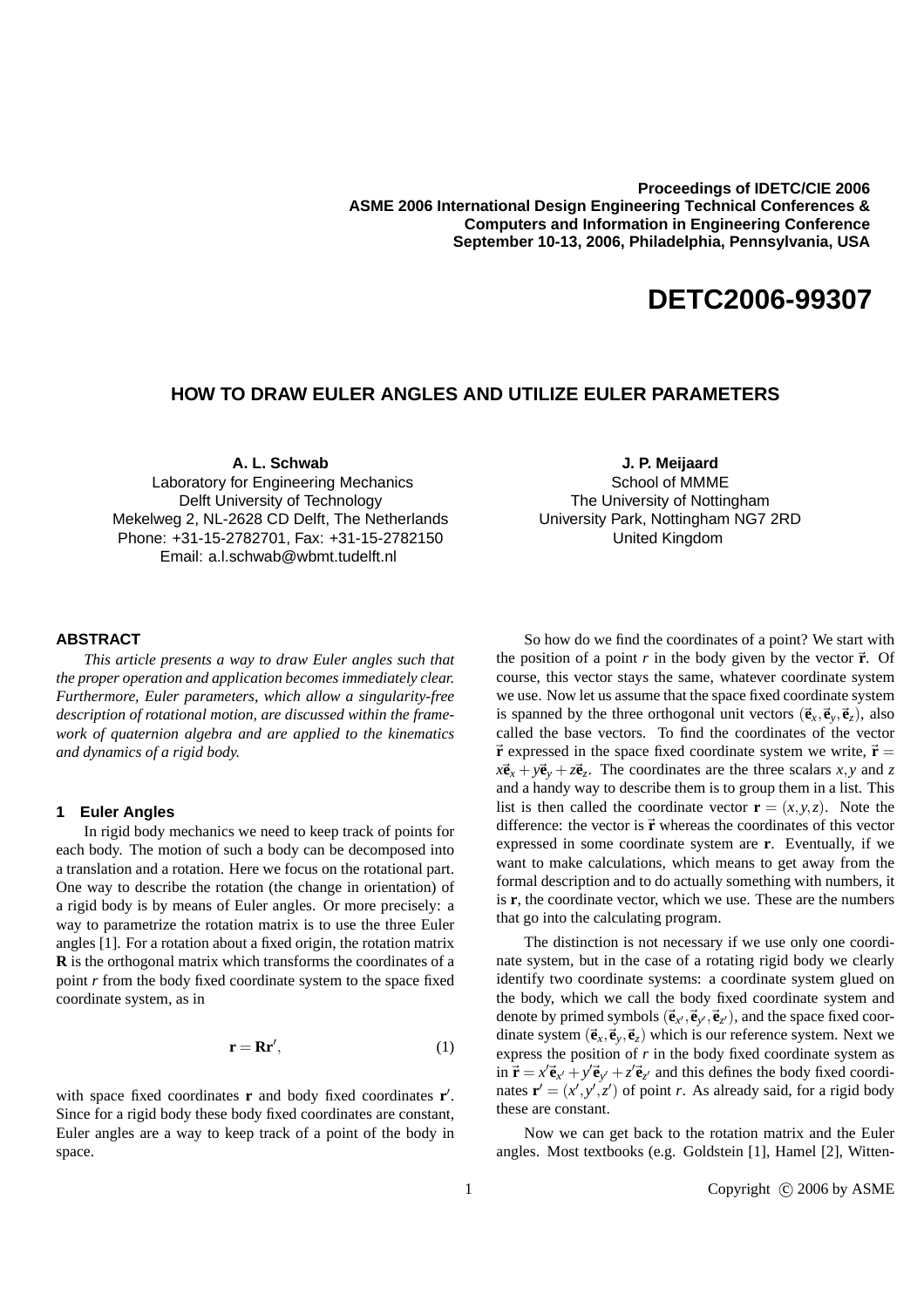burg [3], Lurie [4], Papastavridis [5], Shabana [6]) introduce Euler angles (3–1–3) as follows. The body or body fixed coordinate system can be oriented with respect to the space fixed coordinate system by means of three successive rotations. The sequence starts by rotating the body fixed coordinate system, which is initially aligned with the space fixed coordinate system, by an angle  $\phi$  about the  $\vec{\mathbf{e}}_z$  axis. The resulting coordinate system is then labelled  $(\vec{e}_{\xi}, \vec{e}_{\eta}, \vec{e}_{\zeta})$ . In a second step the intermediate coordinate system  $(\vec{e}_{\xi}, \vec{e}_{\eta}, \vec{e}_{\zeta})$  is rotated about the  $\vec{e}_{\xi}$  axis by an angle  $\theta$  to produce yet another intermediate coordinate system denoted by  $(\vec{\mathbf{e}}_{\xi}, \vec{\mathbf{e}}_{\eta}, \vec{\mathbf{e}}_{\zeta})$ . Finally this  $(\vec{\mathbf{e}}_{\xi}, \vec{\mathbf{e}}_{\eta}, \vec{\mathbf{e}}_{\zeta})$  coordinate system is rotated about the  $\vec{\mathbf{e}}_{\zeta'}$  axis by an angle  $\psi$  to produce the body fixed coordinate system labelled  $(\vec{e}_{x'}, \vec{e}_{y'}, \vec{e}_{z'})$ . The various stages of this sequence are then illustrated by figure 1.



Figure 1. The three stages of rotation for Euler angles.

Most modern first-time readers are now totally lost. The process of successive rotation is complex and the drawing even more. Therefore we propose to illustrate this sequence of rotations about different axes by means of the so-called cans in series, figure 2. Each rotation about an axis is represented by a pair of cans rotating with respect to one another. Of course, the draw-



Figure 2. Euler angles as 'cans' in series.

ing is not entirely correct, the origins of the various coordinate systems do not coincide. This drawback is yet the power of the picture. The drawing of the cans in series can be looked upon as an exploded view of the materialization of the Euler angles and by such demonstrates the proper operation of the process. The non-coinciding origins are now immaterial and the role of the two intermediate coordinate systems becomes clearer. They are positioned at the the end of the first two pairs of cans.

The rotation matrix  $\bf{R}$  is obtained by looking at the rotations of the individual pairs of cans, figure 3. The first pair of cans



Figure 3. Euler angle sequence with 'cans' in series.

describe the rotation about the  $\vec{e}_z$  axis by an angle  $\phi$  as in

$$
\mathbf{r} = \mathbf{R}_{\phi}\rho, \text{ with } \mathbf{R}_{\phi} = \begin{pmatrix} \cos\phi - \sin\phi & 0 \\ \sin\phi & \cos\phi & 0 \\ 0 & 0 & 1 \end{pmatrix}, \qquad (2)
$$

and the coordinates  $\rho = (\xi, \eta, \zeta)$  of point *r* in the  $(\vec{\mathbf{e}}_{\xi}, \vec{\mathbf{e}}_{\eta}, \vec{\mathbf{e}}_{\zeta})$  coordinate system. The rotation matrix  $\mathbf{R}_{\phi}$  has a simple form, because the rotation is about a coordinate axis. The second pair of cans describe the rotation about the~**e**<sup>ξ</sup> axis by an angle θ:

$$
\rho = \mathbf{R}_{\theta} \rho', \quad \text{with} \quad \mathbf{R}_{\theta} = \begin{pmatrix} 1 & 0 & 0 \\ 0 & \cos \theta & -\sin \theta \\ 0 & \sin \theta & \cos \theta \end{pmatrix}, \tag{3}
$$

and the coordinates  $\rho' = (\xi', \eta', \zeta')$  of point *r* in the  $(\vec{e}_{\xi'}, \vec{e}_{\eta'}, \vec{e}_{\zeta'})$ coordinate system. Finally, the last pair of cans describe the rotation about the  $\vec{\mathbf{e}}_{\zeta}$  axis by an angle  $\psi$ :

$$
\rho' = \mathbf{R}_{\psi}\mathbf{r}', \quad \text{with} \quad \mathbf{R}_{\psi} = \begin{pmatrix} \cos \psi - \sin \psi & 0 \\ \sin \psi & \cos \psi & 0 \\ 0 & 0 & 1 \end{pmatrix}.
$$
 (4)

Substitution of (4) in (3) and (3) in (2) leads to the complete transformation of the body fixed coordinates to the space fixed coordinates,  $\mathbf{r} = \mathbf{R} \mathbf{r}'$ , where the rotation matrix **R** in terms of the three Euler angles  $(\phi, \theta, \psi)$  is the product of the three successive rotation matrices, as in

$$
\mathbf{R} = \mathbf{R}_{\phi} \mathbf{R}_{\theta} \mathbf{R}_{\psi}.
$$
 (5)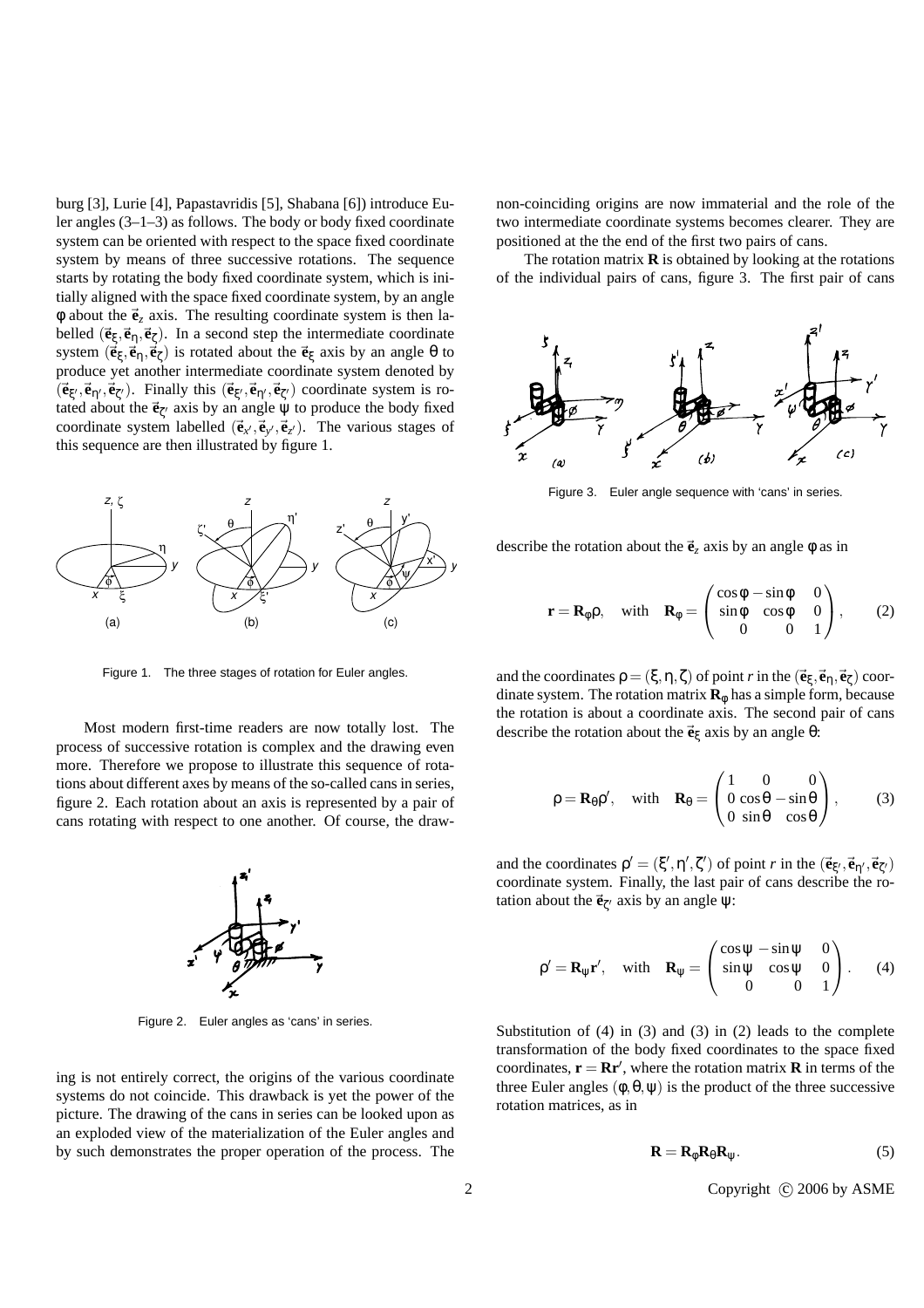Note the order in which the matrices are multiplied.

The inverse transformation of the space fixed coordinates to the body fixed coordinates

$$
\mathbf{r}' = \mathbf{R}^{-1} \mathbf{r} \tag{6}
$$

is then given immediately by its transpose

$$
\mathbf{R}^{-1} = \mathbf{R}^T = \mathbf{R}_{\Psi}^T \mathbf{R}_{\theta}^T \mathbf{R}_{\phi}^T
$$
 (7)

since **R** is an orthogonal matrix. This result can also be found by doing the successive rotations in reverse direction (angle  $\rightarrow$ −angle) and in reverse order.

The expressions for the components of the angular velocities vector  $\vec{\omega}$  in terms of the Euler angles and their time derivatives are usually found by taking the time derivatives of (1), substitution of (6) and cancellation of  $\dot{\mathbf{r}}'$ , because the body fixed coordinates are constant, leading to

$$
\dot{\mathbf{r}} = \dot{\mathbf{R}} \mathbf{R}^T \mathbf{r}.\tag{8}
$$

The matrix  $\dot{\mathbf{R}} \mathbf{R}^T$  is identified as an antisymmetric matrix because differentiation of the orthogonality conditions  $\mathbf{R}\mathbf{R}^T = \mathbf{I}$  leads to  $\dot{\mathbf{R}}\mathbf{R}^T + (\dot{\mathbf{R}}\mathbf{R}^T)^T = \mathbf{O}$ . This antisymmetric matrix is then called  $\tilde{\mathbf{w}}$ and represents the cross product of the components  $(\omega_x, \omega_y, \omega_z)$ of the angular velocity vector  $\vec{\omega}$  expressed in the body fixed coordinate system such that

$$
\dot{\mathbf{r}} = \tilde{\mathbf{\omega}} \mathbf{r} = \mathbf{\omega} \times \mathbf{r}.\tag{9}
$$

Here we have used the tilde notation for the antisymmetric matrix  $\tilde{\omega}$  from the vector  $\omega$ , which is defined by the matrix–vector notation for the vector cross product  $\mathbf{\omega} \times \mathbf{x} = \mathbf{\tilde{\omega}} \mathbf{x}$ . This antisymmetric matrix is

 $\overline{a}$ 

$$
\tilde{\mathbf{\omega}} = \begin{pmatrix} 0 & -\omega_z & \omega_y \\ \omega_z & 0 & -\omega_x \\ -\omega_y & \omega_x & 0 \end{pmatrix} . \tag{10}
$$

The components of the angular velocity expressed in the space fixed coordinate system can now be found by equating the matrix  $\tilde{\omega}$  with the expanded partial derivatives from (8) as in

$$
\tilde{\mathbf{\omega}} = \frac{\partial \mathbf{R}}{\partial \phi} \mathbf{R}^T \dot{\phi} + \frac{\partial \mathbf{R}}{\partial \theta} \mathbf{R}^T \dot{\theta} + \frac{\partial \mathbf{R}}{\partial \psi} \mathbf{R}^T \dot{\psi}.
$$
 (11)

This is a long an tedious road. A shortcut is given by inspection of figure 4. The rates of the Euler angles are drawn as angular



Figure 4. Euler angles and angular velocities.

velocity vectors at the corresponding pair of cans, with

$$
\vec{\omega}_{\phi} = \dot{\phi} \vec{e}_{z}, \quad \vec{\omega}_{\theta} = \dot{\theta} \vec{e}_{\xi}, \quad \text{and} \quad \vec{\omega}_{\psi} = \dot{\psi} \vec{e}_{\zeta'}.
$$
 (12)

The angular velocity of the body is the sum of these successive angular velocities,  $\vec{\omega} = \vec{\omega}_0 + \vec{\omega}_0 + \vec{\omega}_w$ . Then the components of the angular velocity expressed in the space fixed coordinate system  $(\omega_x, \omega_y, \omega_z)$  are found by transforming the three angular velocity vectors to the space fixed coordinate system and adding them up, as in

$$
\begin{pmatrix} \omega_x \\ \omega_y \\ \omega_z \end{pmatrix} = \begin{pmatrix} 0 \\ 0 \\ \dot{\phi} \end{pmatrix} + \mathbf{R}_{\phi} \begin{pmatrix} \dot{\theta} \\ 0 \\ 0 \end{pmatrix} + \mathbf{R}_{\phi} \mathbf{R}_{\theta} \begin{pmatrix} 0 \\ 0 \\ \dot{\psi} \end{pmatrix}
$$
 (13)

Next after expansion of terms we find

$$
\begin{pmatrix} \omega_x \\ \omega_y \\ \omega_z \end{pmatrix} = \begin{pmatrix} 0 \cos \phi & \sin \phi \sin \theta \\ 0 \sin \phi & -\cos \phi \sin \theta \\ 1 & 0 & \cos \theta \end{pmatrix} \begin{pmatrix} \dot{\phi} \\ \dot{\theta} \\ \dot{\psi} \end{pmatrix}, \quad \omega = A\dot{u}, \quad (14)
$$

where we have introduced the velocity transformation matrix **A** and the list of Euler angles  $\mathbf{u} = (\phi, \theta, \psi)$ . We say list, because it is not useful to consider them as a three-dimensional vector: the standard vector addition and multiplication by a scalar do not correspond to the composition of rotations. The components of the angular velocity of the body expressed in the body fixed coordinate system  $\mathbf{\omega}' = (\omega'_x, \omega'_y, \omega'_z)$  can be found by transforming the angular velocities from (14) according to  $\mathbf{\omega}' = \mathbf{R}^T \mathbf{A} \dot{\mathbf{u}}$ . Another approach is to look at the series of cans from figure 4, and to transform the individual angular velocities from (12) to the body fixed coordinate system as in

$$
\begin{pmatrix} \omega_x' \\ \omega_y' \\ \omega_z' \end{pmatrix} = \begin{pmatrix} 0 \\ 0 \\ \psi \end{pmatrix} + \mathbf{R}_{\psi}^T \begin{pmatrix} \dot{\theta} \\ 0 \\ 0 \end{pmatrix} + \mathbf{R}_{\psi}^T \mathbf{R}_{\theta}^T \begin{pmatrix} 0 \\ 0 \\ \dot{\phi} \end{pmatrix}
$$
 (15)

3 Copyright © 2006 by ASME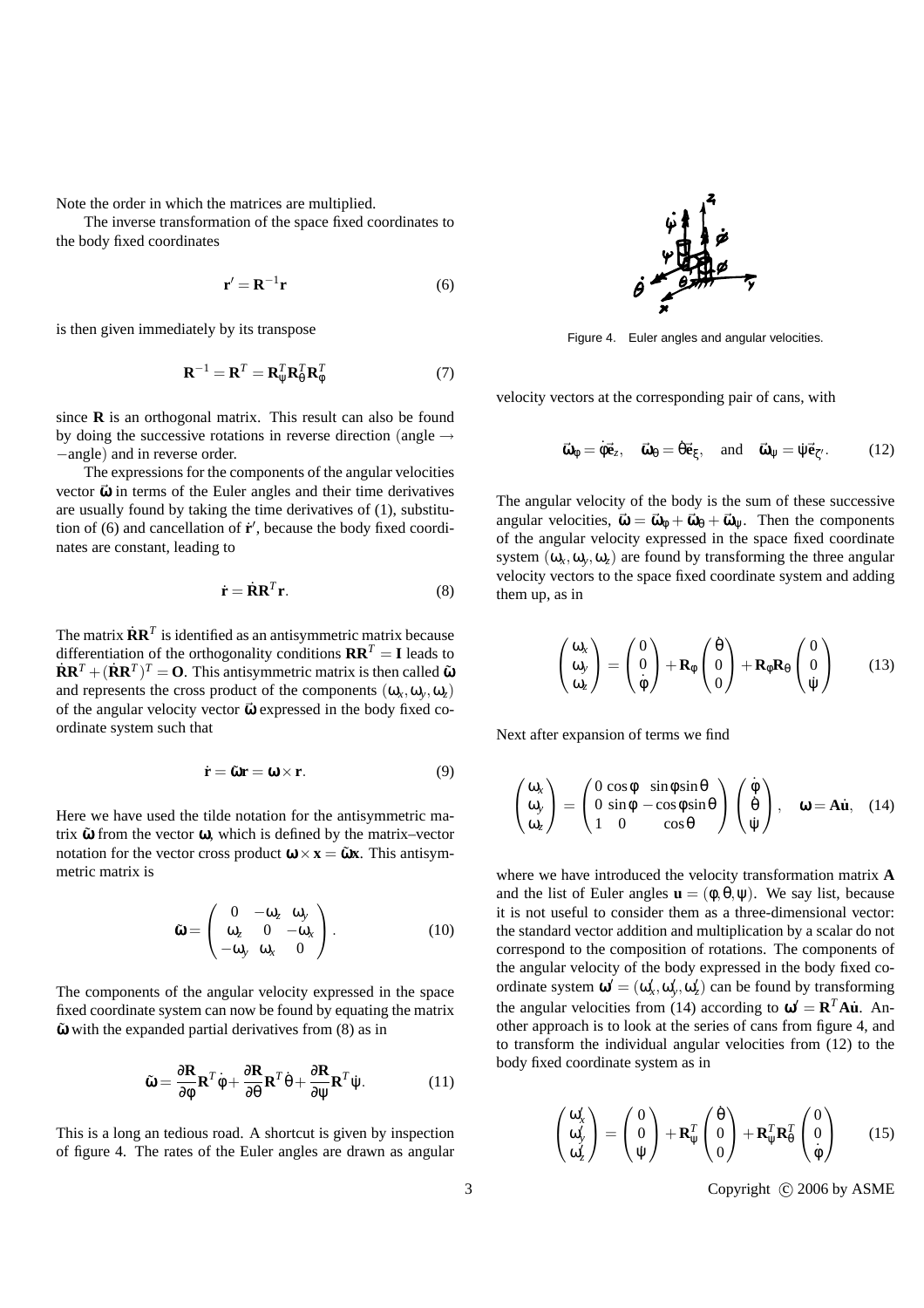which after expansion of terms gives us

$$
\begin{pmatrix} \omega_x' \\ \omega_y' \\ \omega_z' \end{pmatrix} = \begin{pmatrix} \sin \psi \sin \theta & \cos \psi & 0 \\ \cos \psi \sin \theta & -\sin \psi & 0 \\ \cos \theta & 0 & 1 \end{pmatrix} \begin{pmatrix} \dot{\phi} \\ \dot{\theta} \\ \dot{\psi} \end{pmatrix}, \quad \omega' = \mathbf{B}\dot{\mathbf{u}}. \quad (16)
$$

The velocity transformation matrices **A** and  $\mathbf{B} = \mathbf{R}^T \mathbf{A}$  both have a determinant of  $-\sin\theta$  and therefore show a singularity at  $\theta = 0 \pm \pi$ . In this configuration it is not possible to uniquely determine the rate of the Euler angles from the angular velocities. This is usually referred to as 'gimbal lock'. The gimbal lock becomes apparent if one looks at the pair of cans in the singular configuration, for example the initial configuration from figure 4. In this case all rotation axes of the cans are in one plane. No outof-plane angular velocity, in this case  $\omega_{v}$ , can be resolved by the rate of the Euler angles.

With the Euler angles as generalized coordinates we are able to derive the equations of motion of a rigid body in terms of Euler angles and their time derivatives. We start with the equations of motion for the rotation of a rigid body in space with the components of the inertia tensor as matrix  $J'$  and the vector of applied torques  $M'$ , all at the centre of mass expressed in the body fixed frame, being

$$
\mathbf{J}'\dot{\mathbf{\omega}}' = \mathbf{M}' - \mathbf{\omega}' \times (\mathbf{J}'\mathbf{\omega}'). \tag{17}
$$

Next we apply the principle of virtual power

$$
(\mathbf{M}' - \mathbf{J}'\hat{\mathbf{\omega}}' - \mathbf{\omega}' \times (\mathbf{J}'\mathbf{\omega}'))^T \delta \mathbf{\omega}' = 0 \quad \forall \quad \{\delta \mathbf{\omega}' = \mathbf{B} \delta \mathbf{\dot{u}}\}, \tag{18}
$$

and substitute the angular velocities (16) and accelerations  $\dot{\omega}'$  = **B** $\ddot{\mathbf{u}} + \dot{\mathbf{B}}\dot{\mathbf{u}}$ **. The equations of motion for the rotation of a rigid body** in terms of the Euler angles and their time derivatives are now

$$
\mathbf{B}^T \mathbf{J}' \mathbf{B} \ddot{\mathbf{u}} = \mathbf{B}^T [\mathbf{M}' - (\mathbf{B} \dot{\mathbf{u}}) \times (\mathbf{J}' \mathbf{B} \dot{\mathbf{u}}) - \mathbf{J}' \dot{\mathbf{B}} \dot{\mathbf{u}}].
$$
 (19)

Note that these equations show the same singularity at gimbal lock as the velocities  $(16)$ .

A computationally far more efficient way to calculate the motion of a rigid body is not to transform the equations of motion to the generalized coordinates but instead to use the angular velocities  $\omega'$  together with the Euler angles **u** as state variables [8]. The state equations then become

$$
\dot{\mathbf{\omega}}' = \mathbf{J}'^{-1} [\mathbf{M}' - \mathbf{\omega}' \times (\mathbf{J}' \mathbf{\omega}')],\tag{20}
$$

$$
\dot{\mathbf{u}} = \mathbf{B}^{-1} \mathbf{\omega}',\tag{21}
$$

where the presence of gimbal lock becomes evident through the set of equations (21).



Figure 5. Two examples of the usage of cans in series for depicting rotational motion: (a) an arm-like manipulator, and (b) a bicycle model [9].

Finally, the pair of cans are successful not only for depicting Euler angles but also for illustrating relative rotation in general. In figure 5 on the left a model is shown of an arm-like manipulator, the cans drawn at the base show the proper direction and order of rotations  $\alpha$  and  $\beta$ . The same figure on the right shows a bicycle model from [9] where the pair of cans at the rear hub are used in an Euler angle manner  $(\psi, \phi, \theta_B)$  but where the other pair of cans are used to illustrate the rear wheel rotation  $\theta_R$ , the steering angle  $\delta$ , and the front wheel rotation  $\theta_F$ .

#### **2 Quaternions, Finite Rotation, and Euler Parameters**

The problem of gimbal lock can be resolved by using Euler parameters to parametrize the rotation matrix **R**. Euler parameters are unit quaternions [7, 10]. A quaternion is a collection of four real parameters, of which the first is considered as a scalar and the other three as a vector in three-dimensional space. The following operations are defined. If  $q = (q_0, \mathbf{q}) = (q_0, q_1, q_2, q_3)$ and  $p = (p_0, \mathbf{p}) = (p_0, p_1, p_2, p_3)$  are two quaternions, their sum is defined as

$$
q + p = (q_0 + p_0, \mathbf{q} + \mathbf{p}),\tag{22}
$$

and their product (non-commutative) as

$$
q \circ p = (q_0 p_0 - \mathbf{q} \cdot \mathbf{p}, q_0 \mathbf{p} + p_0 \mathbf{q} + \mathbf{q} \times \mathbf{p}).
$$
 (23)

Although non-commutative, the quaternion product is associative and satisfies  $r \circ (p \circ q) = (r \circ p) \circ q$ . The adjoint quaternion of *q* is defined as  $\overline{q} = (q_0, -\mathbf{q})$  and the length or norm as  $|q| =$  $\ddot{\phantom{0}}$  $\overline{(\overline{q} \circ q)_0} = \sqrt{q_0^2 + \mathbf{q} \cdot \mathbf{q}}$ . Note that  $|q \circ p| = |q||p|$ . There are two special quaternions, the unit element  $1 = (1, 0)$  and the zero element  $0 = (0, 0)$ . The reciprocal of a quaternion  $q \neq 0$  is  $q^{-1} = \overline{q}/|q|^2$ . The quaternion with a norm of one,  $|q| = 1$ , is a unit quaternion.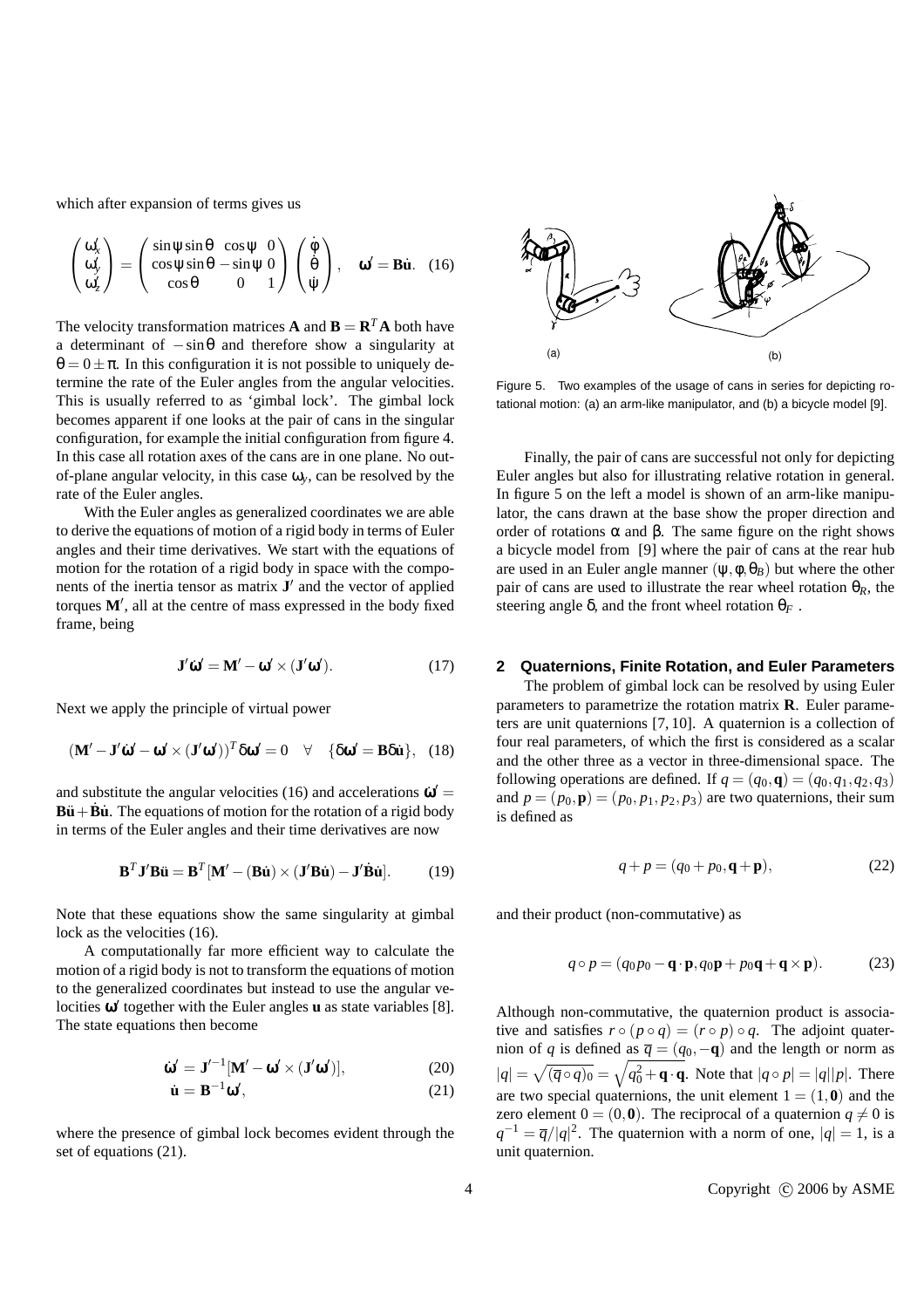If a quaternion is considered as a four-dimensional vector, the quaternion product can be described by a matrix–vector product as

$$
q \circ p = \begin{pmatrix} q_0 & -\mathbf{q}^T \\ \mathbf{q} & q_0 \mathbf{I}_3 + \tilde{\mathbf{q}} \end{pmatrix} \begin{pmatrix} p_0 \\ \mathbf{p} \end{pmatrix} = \mathbf{Q} \begin{pmatrix} p_0 \\ \mathbf{p} \end{pmatrix},
$$
  
\n
$$
p \circ q = \begin{pmatrix} q_0 & -\mathbf{q}^T \\ \mathbf{q} & q_0 \mathbf{I}_3 - \tilde{\mathbf{q}} \end{pmatrix} \begin{pmatrix} p_0 \\ \mathbf{p} \end{pmatrix} = \overline{\mathbf{Q}} \begin{pmatrix} p_0 \\ \mathbf{p} \end{pmatrix}.
$$
\n(24)

Any pair of quaternion matrices **Q** and  $\overline{P}$  commute,  $Q\overline{P} = \overline{P}Q$ . The matrices of the adjoint quaternion  $\overline{q}$  are  $\mathbf{Q}^T$  and  $\overline{\mathbf{Q}}^T$ .

If we associate the quaternion  $x' = (0, \mathbf{x}')$  with the threedimensional vector **x**<sup>'</sup> and define the operation, with the unit quaternion *q*, as

$$
x = q \circ x' \circ q^{-1} = q \circ x' \circ \overline{q},\tag{25}
$$

then this transformation, from  $x'$  to  $x$ , represents a rotation. The resulting quaternion  $x$  is a vectorial quaternion with the same length as  $x'$ . The case of reflection, the other possibility, can be excluded. The rotation matrix  $\bf{R}$  in terms of the unit quaternions *q* can be derived from equation (25) as

$$
\mathbf{x} = (q_0^2 - \mathbf{q} \cdot \mathbf{q})\mathbf{x}' + 2q_0(\mathbf{q} \times \mathbf{x}') + 2(\mathbf{q} \cdot \mathbf{x}')\mathbf{q} = \mathbf{R}\mathbf{x}'
$$
 (26)

with

$$
\mathbf{R} = \begin{pmatrix} q_0^2 + q_1^2 - q_2^2 - q_3^2 & 2(q_1q_2 - q_0q_3) & 2(q_1q_3 + q_0q_2) \\ 2(q_2q_1 + q_0q_3) & q_0^2 - q_1^2 + q_2^2 - q_3^2 & 2(q_2q_3 - q_0q_1) \\ 2(q_3q_1 - q_0q_2) & 2(q_3q_2 + q_0q_1) & q_0^2 - q_1^2 - q_2^2 + q_3^2 \end{pmatrix}.
$$
\n(27)

This rotation matrix can also be written with the help of the quaternion matrix representation according to

$$
\begin{pmatrix} 1 & \mathbf{0}^T \\ \mathbf{0} & \mathbf{R} \end{pmatrix} = \mathbf{Q}\overline{\mathbf{Q}}^T = \overline{\mathbf{Q}}^T \mathbf{Q}.
$$
 (28)

The quaternion  $q$  in the rotation matrix **R** according to equation (27), is identified as the set of Euler parameters for the description of finite rotation. According to Euler's theorem on finite rotation, a rotation in space can always be described by a rotation along a certain axis over a certain angle. With the unit vector  $\mathbf{e}_{\mu}$  representing the axis and the angle of rotation  $\mu$ , right-handed positive, the Euler parameters *q* can be interpreted as

$$
q_0 = \cos(\mu/2) \quad \text{and} \quad \mathbf{q} = \sin(\mu/2)\mathbf{e}_{\mu}.\tag{29}
$$

Since the Euler parameters are unit quaternions the subsidiary condition,

$$
q_0^2 + q_1^2 + q_2^2 + q_3^2 = 1,
$$
\t(30)

must always be satisfied. The quaternion  $x'$  in (25) can now be associated with the algebraic components of a vector in a body fixed frame and the quaternion  $x$  as the corresponding components expressed in a space fixed frame.

The Euler parameters *q* for successive rotations, where the sequence of rotations are described by the Euler parameters *r* and *p*, are given by their quaternion product  $q = p \circ r$ . This property can successfully be used if one knows the initial rotation *p* and the final configuration *q* and needs to calculate the relative rotation *r*. Simple quaternion calculus gives us  $r = \overline{p} \circ q$ .

Before we derive the rotational equations of motion for a spatial rigid body in terms of Euler parameters we have to express the angular velocities and accelerations in terms of the Euler parameters and its time derivatives. By differentiation of the rotational transformation (25) as in

$$
\dot{x} = \dot{q} \circ x' \circ \overline{q} + q \circ x' \circ \dot{\overline{q}},\tag{31}
$$

and substitution of the body fixed coordinates according to  $x' =$  $\overline{q} \circ x \circ q$ , realizing that  $\overline{q} \circ q$  is the unit element (1,0), the velocity reads

$$
\dot{x} = \dot{q} \circ \overline{q} \circ x + x \circ q \circ \dot{\overline{q}}.\tag{32}
$$

The scalar part of the products  $\dot{q} \circ \overline{q}$  and  $q \circ \dot{\overline{q}}$  are zero, since *q* is a unit quaternion, and the vector parts are opposite so we may write:  $\dot{q} \circ \overline{q} = (0, \mathbf{w})$  and  $q \circ \overline{q} = (0, -\mathbf{w})$ . The velocity *x* now has a zero scalar part, as expected, and a vectorial part,  $\dot{\mathbf{x}} = 2\mathbf{w} \times \mathbf{x}$ , so  $\omega = 2w$ . We conclude that the angular velocity  $\omega$  expressed in the space fixed reference in terms of the Euler parameters *q* and its time derivatives is given by

$$
\omega = 2\dot{q} \circ \overline{q}
$$
 or  $\begin{pmatrix} 0 \\ \mathbf{\omega} \end{pmatrix} = 2\overline{\mathbf{Q}}^T \begin{pmatrix} \dot{q}_0 \\ \dot{\mathbf{q}} \end{pmatrix}$ . (33)

The inverse, the time derivatives  $\dot{q}$  of the Euler parameters for given *q* and ω, can be found as

$$
\dot{q} = \frac{1}{2}\omega \circ q
$$
 or  $\begin{pmatrix} \dot{q}_0 \\ \dot{\mathbf{q}} \end{pmatrix} = \frac{1}{2}\overline{\mathbf{Q}}\begin{pmatrix} 0 \\ \boldsymbol{\omega} \end{pmatrix}$ . (34)

Note that these time derivatives are always uniquely defined, opposed to Euler angles or any other classical combination of 3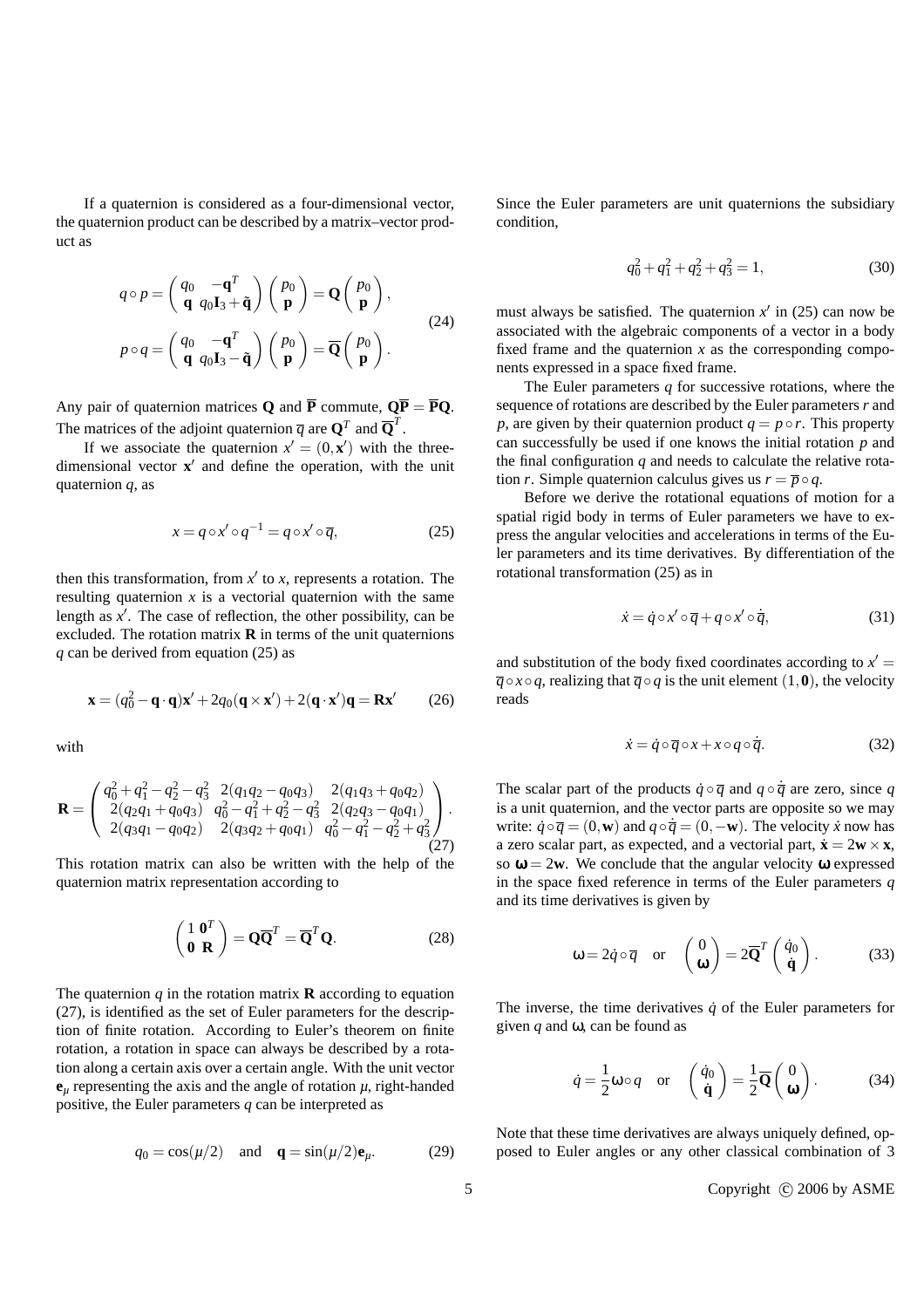parameters for describing spatial rotation like for example Rodrigues parameters or Cardan angles. The angular velocities  $\omega'$ expressed in a body fixed reference frame can be derived in the same manner, or by application of the rotational transformation (28), as

$$
\omega' = 2\overline{q} \circ \dot{q}
$$
 or  $\begin{pmatrix} 0 \\ \omega' \end{pmatrix} = 2\mathbf{Q}^T \begin{pmatrix} \dot{q}_0 \\ \dot{\mathbf{q}} \end{pmatrix}$ , (35)

and with the inverse

$$
\dot{q} = \frac{1}{2}q \circ \omega' \quad \text{or} \quad \begin{pmatrix} \dot{q}_0 \\ \dot{\mathbf{q}} \end{pmatrix} = \frac{1}{2}\mathbf{Q} \begin{pmatrix} 0 \\ \omega' \end{pmatrix}.
$$
 (36)

The angular accelarations are found by differentiation of the expressions for  $\omega$  and  $\omega'$ , resulting in

$$
\begin{pmatrix} 0 \\ \dot{\mathbf{\omega}} \end{pmatrix} = 2\overline{\mathbf{Q}}^T \begin{pmatrix} \ddot{q}_0 \\ \ddot{\mathbf{q}} \end{pmatrix} + 2 \begin{pmatrix} |\dot{q}|^2 \\ \mathbf{0} \end{pmatrix}, \tag{37}
$$

and expressed in the body fixed reference frame

$$
\begin{pmatrix} 0 \\ \dot{\mathbf{\omega}}' \end{pmatrix} = 2\mathbf{Q}^T \begin{pmatrix} \ddot{q}_0 \\ \ddot{\mathbf{q}} \end{pmatrix} + 2 \begin{pmatrix} |\dot{q}|^2 \\ \mathbf{0} \end{pmatrix}.
$$
 (38)

The inverse, the second order time derivatives  $\ddot{q}$  of the Euler parameters in terms of  $q$ ,  $\dot{q}$  and  $\dot{\omega}$ , goes without saying.

The equations of motion for the rotation of a rigid body in a space (17) can be expressed in terms of Euler parameters and its time derivatives by application of the principle of virtual power and introduction of the Lagrangian multiplier  $\lambda$  for the norm constraint (30) written as

$$
\Phi = q_0^2 + q_1^2 + q_2^2 + q_3^2 - 1 = 0,\tag{39}
$$

resulting in the virtual power equation for a rigid body as

$$
(\mathbf{M}' - \mathbf{J}'\dot{\mathbf{\omega}}' - \mathbf{\omega}' \times (\mathbf{J}'\mathbf{\omega}'))^T \delta \mathbf{\omega}' = \lambda \delta \dot{\Phi}.
$$
 (40)

The virtual constraint rate can be derived from (39) as

$$
\delta \dot{\Phi} = 2q_0 \delta \dot{q}_0 + 2\mathbf{q}^T \delta \dot{\mathbf{q}}.
$$
 (41)

The equations of motion can be obtained by substitution of the virtual constraint rates (41) and the angular velocities (35) and accelerations (38) in the virtual power equation (40). Assuming arbitrary virtual Euler parameter velocities  $(\delta \dot{q}_0, \delta \dot{q})$  and adding the constraints on the accelerations of the Euler parameters from (37) or (38) yields

$$
\begin{bmatrix}\n4\mathbf{Q} \begin{pmatrix} 0 & \mathbf{0}^T \\ \mathbf{0} & \mathbf{J}' \end{pmatrix} \mathbf{Q}^T & 2 \begin{pmatrix} q_0 \\ \mathbf{q} \end{pmatrix} \begin{bmatrix} \ddot{q}_0 \\ \ddot{\mathbf{q}} \\ \lambda \end{bmatrix} = \\
2\mathbf{Q} \begin{pmatrix} 0 \\ \mathbf{M}' \end{pmatrix} + 8\mathbf{Q} \begin{pmatrix} 0 & \mathbf{0}^T \\ \mathbf{0} & \mathbf{J}' \end{pmatrix} \mathbf{Q}^T \begin{pmatrix} q_0 \\ \mathbf{q} \end{pmatrix} .\n\tag{42}
$$

These are the constrained equations of motion for a single rigid body expressed in terms of Euler parameters. The multiplier  $\lambda$ can for this single body be obtained by premultiplying the first four equations by  $(q_0, \mathbf{q})^T$  and is indentified as twice the rotational kinetic energy of the body

$$
\lambda = 4 \begin{pmatrix} q_0 \\ \mathbf{q} \end{pmatrix}^T \dot{\mathbf{Q}} \begin{pmatrix} 0 & \mathbf{0}^T \\ \mathbf{0} & \mathbf{J}' \end{pmatrix} \dot{\mathbf{Q}}^T \begin{pmatrix} q_0 \\ \mathbf{q} \end{pmatrix} = \boldsymbol{\omega}'^T \mathbf{J}' \boldsymbol{\omega}'. \qquad (43)
$$

The transformations of an applied torque, body fixed  $M'$  or space fixed **M**, to the torque parameters  $(f_0, \mathbf{f})$ , which are dual to the Euler parameters, are apparently

$$
\begin{pmatrix} f_0 \\ \mathbf{f} \end{pmatrix} = 2\mathbf{Q} \begin{pmatrix} 0 \\ \mathbf{M'} \end{pmatrix}
$$
, and  $\begin{pmatrix} f_0 \\ \mathbf{f} \end{pmatrix} = 2\overline{\mathbf{Q}} \begin{pmatrix} 0 \\ \mathbf{M} \end{pmatrix}$ . (44)

Again, as in the case of the Euler angles, the equations of motion need not always be transformed into Euler parameters and their time derivatives. It is computationally far more efficient to calculate the motion of a rigid body using the angular velocities  $\boldsymbol{\omega}^{\prime}$ together with the Euler parameters  $q = (q_0, \mathbf{q})$  as the state variables. The state equations then become

$$
\dot{\mathbf{\omega}}' = \mathbf{J}'^{-1} [\mathbf{M}' - \mathbf{\omega}' \times (\mathbf{J}' \mathbf{\omega}')], \tag{45}
$$

$$
\begin{pmatrix} \dot{q}_0 \\ \dot{\mathbf{q}} \end{pmatrix} = \frac{1}{2} \mathbf{Q} \begin{pmatrix} 0 \\ \mathbf{\omega} \end{pmatrix} . \tag{46}
$$

Numerical integration of these equations will lead to errors in the constraint equation (39) which can be resolved by renormalising the Euler parameters, as in  $q = q/|q|$ . This is known as the coordinate projection method and if preformed after each numerical integration step proves to be accurate and stable [11].

The use of Euler parameters within the general purpose multibody dynamics software package SPACAR [12] has, over the years, proved to be a success mainly due to the singularityfree and fast calculation of rotational motion.